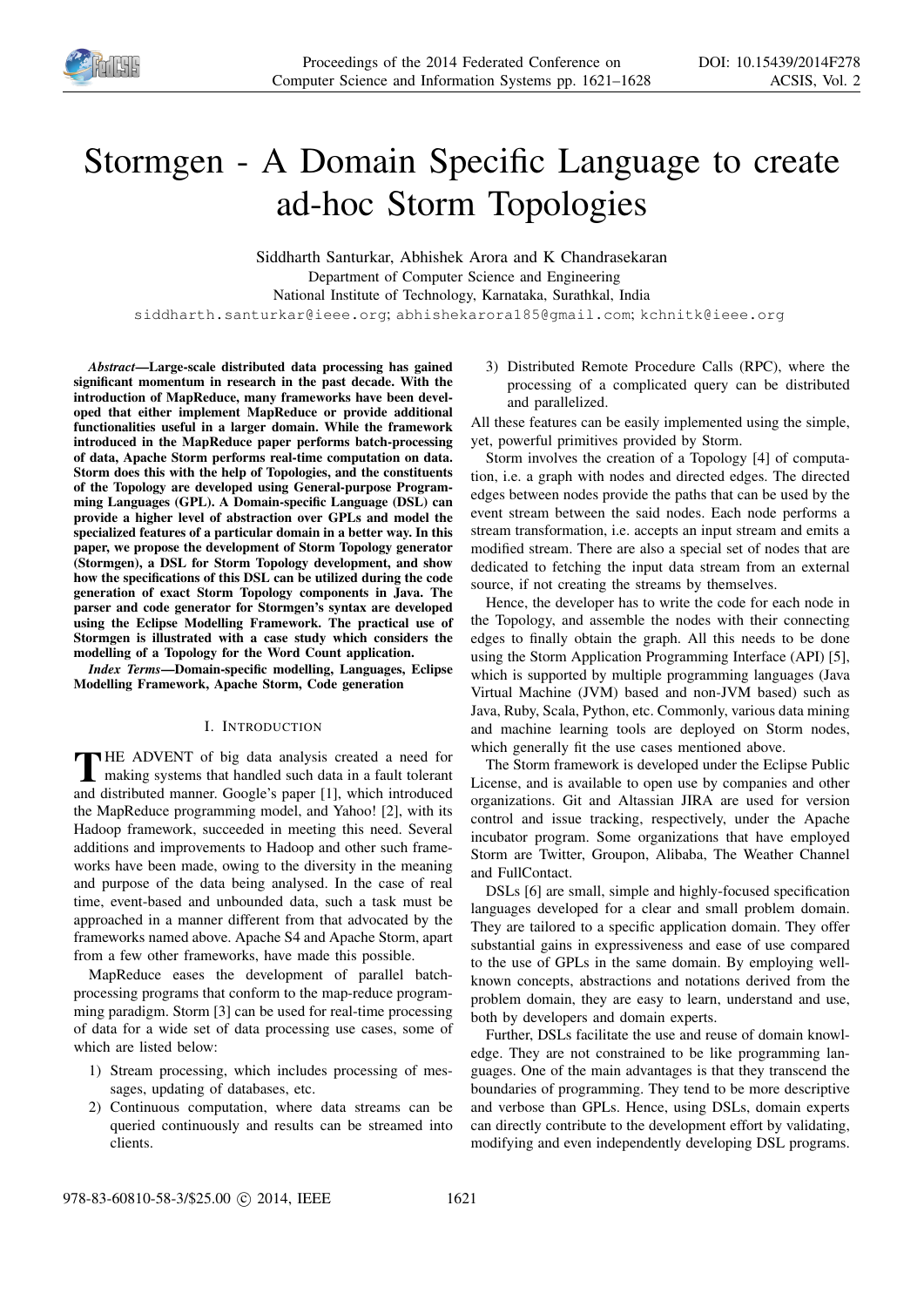Every time a Storm Topology needs to be created, hundreds of lines of Java code will have to be written by the developer. Anyone who needs to deploy their application on Storm would first have to learn how to develop Storm Topologies using general purpose languages. This could waste a lot development effort and time, that could instead be used for improving the application at hand.

For these reasons, any DSL for the Storm domain should create a simple, quick and reliable means for assembling a Storm Topology and deploying the intended application. Of course, the domain knowledge of Storm and its concepts is still necessary, and the application should be deployable within the scope of the DSL. Further, the creation of the Storm Topology in an ad-hoc manner using the DSL can be used for testing the application on this framework.

XText [7] is an open-source framework for developing programming languages and domain-specific languages. It provides a parser, abstract syntax tree generator and a Java code generator. It is a part of the Eclipse modelling project. We used XText to create Stormgen.

The rest of the paper is organized as follows: the related work in this area is given in Section 2. A domain specific meta-model for Topology development in Storm, which is used for developing the abstract syntax of Stormgen, is discussed in Section 3. Based on this meta-model, the textual concrete syntax of Stormgen is presented in Section 4. The transformations from the specifications required for Code generation are elaborated in Section 5. A case study is presented in Section 6, where Stormgen is used to develop a Storm Topology for the popular "Word Count" problem. Finally the conclusions and possible future improvements are discussed in Section 7.

### II. RELATED WORK

XText, as a tool to develop DSLs, is gaining large popularity in the research community, due to its simplicity, stability and facilities. In [8], XText was used to create a DSL called SEA\_L which is used in Semantic Web enabled Multi-agent Systems. This paper follows a similar analysis performed in [8] to present the DSL developed.

Other instances where DSLs have been created using XText includes [9]. In this work, the XText framework was used to describe the implementation of an assembler editor for the development of assembly code. The editor supports specific assembler instructions. The other features provided by this editor are content monitoring, detection of repeated instructions, and prediction to assist user input. Our DSL also comes with such an editor. XText comes with a customizable user-interface component, which can be used to create an Eclipse-like IDE for the DSL being created. This way, all the useful Eclipse development features can be provided to our DSL.

In yet another research work [10] selected dependability of multi-agent system (MAS) as the domain. The key requirement in this domain is an efficient verification of a Topology model of a power system. As a result, they developed a DSL as a reliability evaluation solution offering a significant rise in the level of abstraction towards MAS utilized by the system. They made use of Eclipse Ecore, as it becomes a common denominator, in which both meta-models and abstract syntax trees are defined. Eclipse Ecore is a meta-modelling framework, part of the Eclipse Modelling Project, and we have made use of this to prepare our meta-models.

Where distributed fault-tolerant systems are concerned, as discussed in [11], Pig Latin is a DSL that is used to create and execute MapReduce jobs on Hadoop. The Pig Latin syntax has the declarative style of SQL and the low-level, procedural style of MapReduce. This language is especially useful for an expert in RDBMS systems and SQL to perform MapReduce jobs without requiring knowledge of the MapReduce programming paradigm and Hadoop. Hence, it lies at a very high level of abstraction. However, our DSL does not provide that level of abstraction, as a user cannot fully exploit the various features of Storm, if restricted only to an SQL-like interface. Instead, a user with knowledge of the features of Storm can develop a Topology that can best fit the problem at hand. Esper is the Pig Latin equivalent in Storm, i.e. it provides streaming of SQL queries on top of Storm.

Other DSLs for Storm [4] include Redstorm [12], Scala DSL, Clojure DSL, etc. Each of these DSLs require knowledge of programming languages like Scala, Ruby and Clojure. Our DSL aims to alleviate the use of GPLs and provides simple constructs close to plain English to develop the Topology. We have evaluated Stormgen against Redstorm at the end of this paper.

### III. ABSTRACT SYNTAX

The abstract syntax of a DSL describes the domain concepts and their relations without any consideration of their meaning. In terms of Model-driven development, a domain model or data model represents the data we want to work with. The data model is generally independent of application logic. The meta-model is used to describe the structure of the domain model. The abstract syntax is described by a meta-model. This constitutes the analysis phase of the development of the DSL.

As mentioned earlier, a Storm Topology consists of a collection of nodes that do some processing and transformation on the incoming data stream. Broadly, there are 2 types of nodes that can exist in a Storm Topology:

## 1) Spouts

These are nodes that create an input stream of data for the Topology either by generating it randomly on the fly, or by connecting to a third party source of events through a streaming API (for example, the Twitter streaming API [13]). The Spout collects the events from the source and emits them to the rest of the Topology. It can never have a stream input to it from any other node. In essence, it is the source vertex of the Topology. A directed graph, however, can have multiple source vertices. Similarly, a Topology can have multiple Spouts of different types.

2) Bolts

These are nodes in the Topology that do some computation or processing on the incoming data stream(s) and emit the data to the downstream operators. Bolts at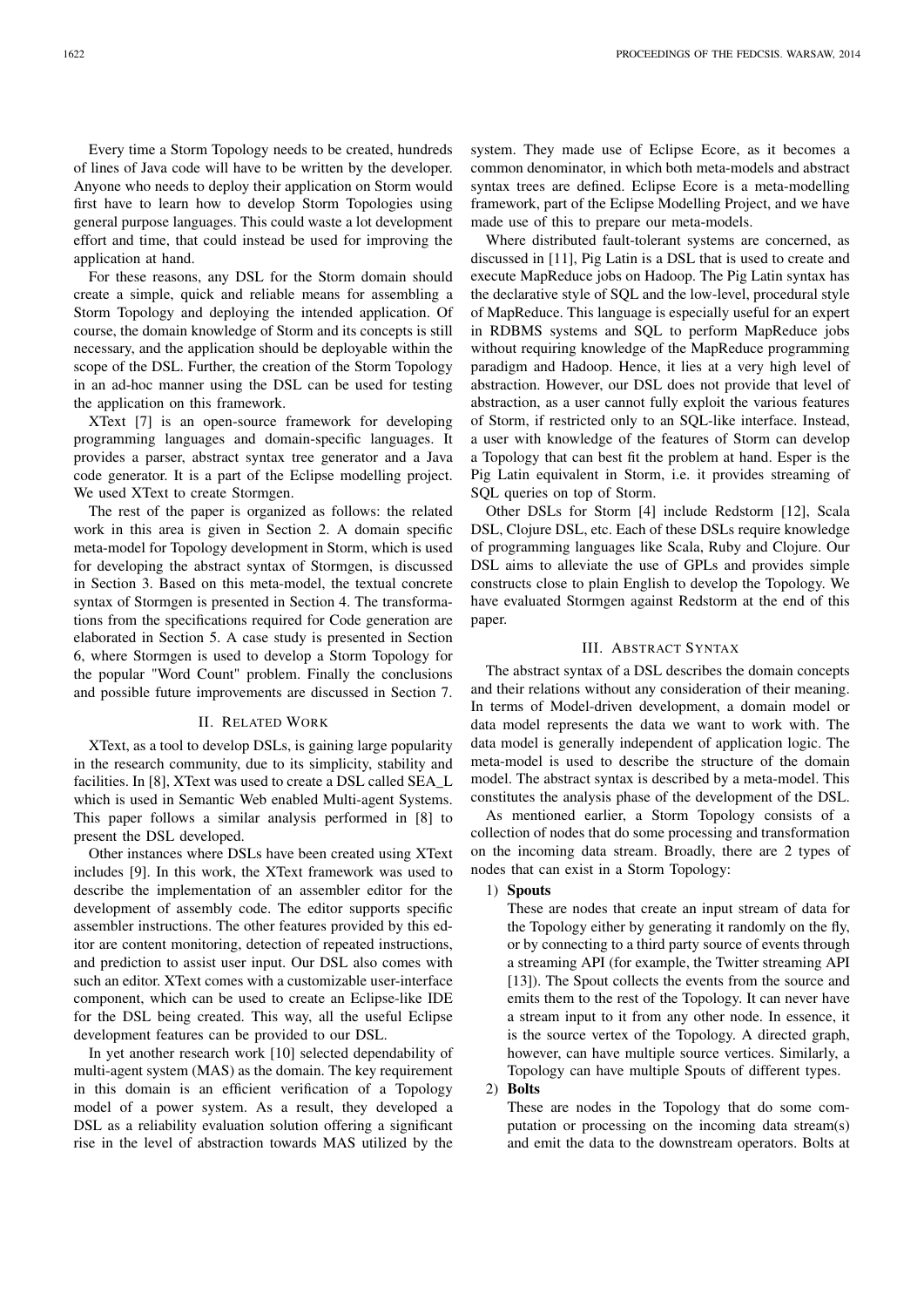

Fig. 1. Spouts and Bolts in a Storm Topology, as given in [4]

the end of the Topology do not emit data downstream. Bolts can do anything from filtering of data, execution of functions, communication with databases, database operations such as aggregations, joins, etc. They can perform either simple or complex stream processing.

A Topology can finally be assembled by adding Spouts and Bolts and the necessary edges between nodes. Fig. 1. shows a sample Topology.

Eclipse Modelling Framework (EMF) comes with two metamodels; Ecore [14] and Genmodel. The Ecore meta-model is used to store the information of the defined classes, whereas the Genmodel is used to store all the information required for code generation. EMF was chosen as the modelling platform mainly because it makes the domain model explicit, providing clear visibility. Moreover, EMF takes care of interface generation and the factory for object creation.

Ecore specifies a set of elements that could be used in the development of the meta-model. These elements are similar to some of the elements in the UML Class diagram:

- 1) EClass: This represents a class element. It can have zero or more attributes and references.
- 2) EAttribute: This represents an attribute, consisting of a name and type.
- 3) EReference: This represents an end-point of association between 2 EClasses.
- 4) EDataType: This represents the data type of an attribute. For example, *java.util.ArrayList*.

Our abstract syntax provides EClasses called Bolt, Spout and Topology. Fig. 2. shows the Ecore meta-model [14] for our model. The Storm API [5] provides interfaces to create Spouts and Bolts. For every Spout and Bolt a class has to be created and must override all the interface methods.

The aim of the final DSL is to provide very simple implementations of all the well-known characteristics of Spouts and Bolts. All the well-known features are captured in the *API* EAttribute. The Property EAttribute allows the user to define any data member (variable) and the Operation EAttribute lets the user define any function (method).

Some of the important features of the Bolt API are listed below

- 1) Prepare, which is used for the pre-deployment configuration of the Bolt.
- 2) Execute, which receives a tuple from the input stream, does some processing on the stream, and emits the result to the output collector.
- 3) Output Field Declarer (OPFields), which declares what logical type or key the fields in the emitted tuples assume.

Similarly, some of the important features of the Spout API are listed below

- 1) Open, which is used for the pre-deployment configuration of the Spout.
- 2) NextTuple, which connects to the source of the data stream, parses the stream into tuples, and emits them to the rest of the Topology.
- 3) Output Field Declarer (OPFields), which declares what logical type or key the fields in the emitted tuples assume.

Finally, the Topology assembly is done with the help of a TopologyBuilder class of the Storm API. The builder can either add Spouts or Bolts. As Bolts will have incoming edges, the adjacent upstream node needs to be specified as well. While adding a Spout to the Topology, the logical name and the instance of the class containing the source code should be provided. As any given node can be replicated multiple times during deployment, this number is provided as well while adding the Spout. While adding the Bolt, the same parameters as in the case of the Spout need to be provided. The logical name of the upstream operator needs to be defined using the "grouping" EAttribute.

## IV. TEXTUAL CONCRETE SYNTAX

The textual concrete syntax of Stormgen is provided with XText [15]. XText is a language development framework to provide textual modelling languages. It can be used for creating a sophisticated Eclipse-based development environment. XText is based on Extended Backus Naur Form (EBNF) [16] rules. Hence, the design phase in the development of Stormgen constitutes the description of the EBNF rules.

As explained in the Related work section, we make use of the XText features in order to create an Eclipe-IDE user interface for Stormgen. This way, auto completion, syntax colouring, rename refactoring, bracket matching, auto edit,etc are provided for the syntax. By defining EBNF rules, the constraints discussed in the Abstract Syntax section of Stormgen's meta-model are realized. With these capabilities, the new DSL possesses both the structure and the static semantics of the Storm domain. The structure is defined by the method signatures and the semantics by the constraint code.

The rest of this section discusses the structure of the grammar used to specify Stormgen.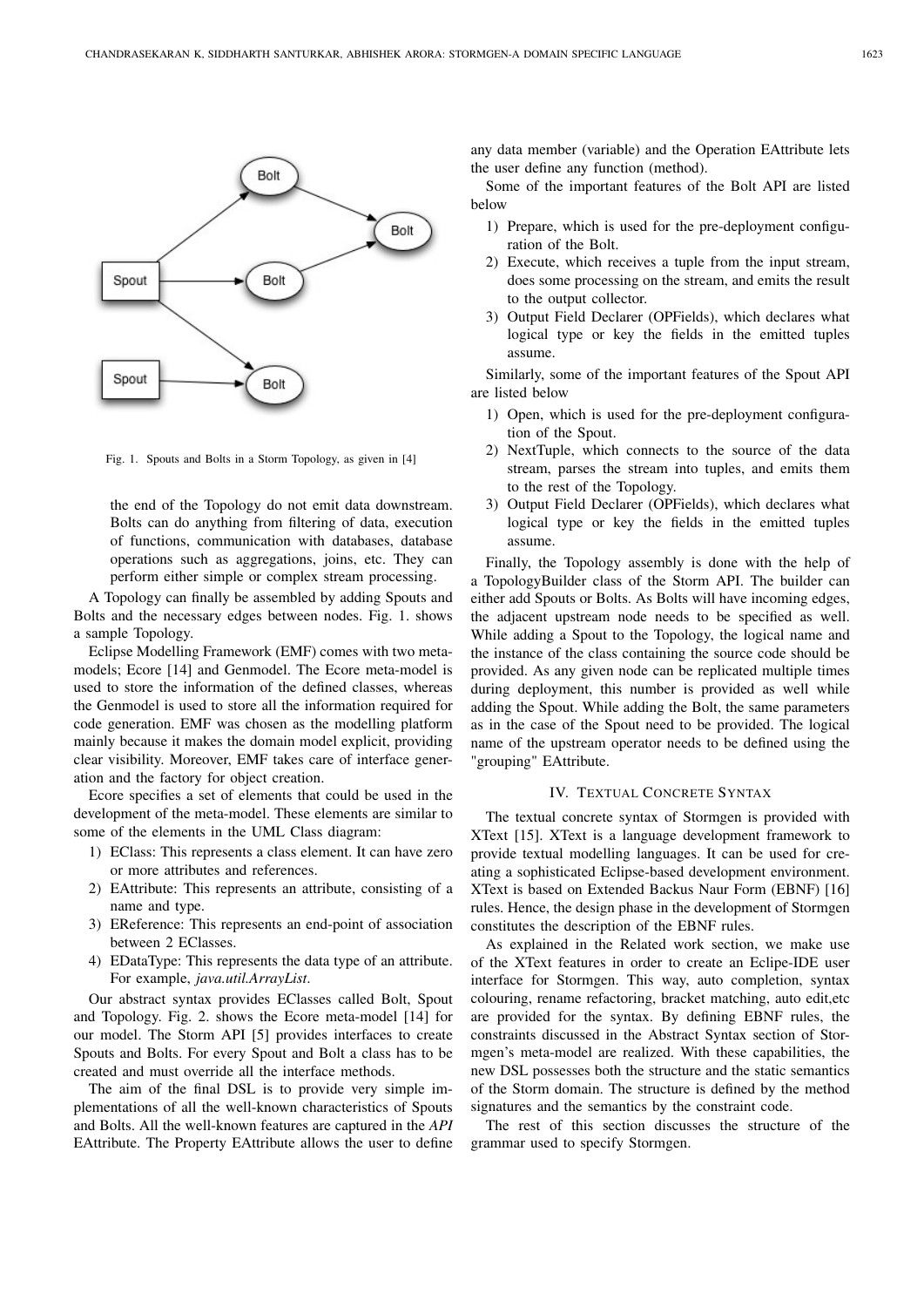

Fig. 2. Meta-model for Stormgen

Every Stormgen file should include the specifications of all the 3 major entities in the DSL, i.e. Spout, Bolt and Topology or they can contain a subset of the entire specification (For 1 or more entities).

In the beginning of the domain model all the non-Storm library related imports need to be specified. Due to the use of various JVM Elements here such as the Identifiers, Function parameters, and blocks of Java code, we made use of Xbase [17] to specify all the terminals in our grammar.

Once the imports have been specified, the rest of the file should model either a Spout, Bolt or Topology. Example 4.1 shows the implementation of this feature.

*Example 4.1 (Imports and file header):*

```
Domainmodel:
    importSection=XImportSection?
    elements+=AbstractElement*;
AbstractElement:
    PackageDeclaration | Bolt | Spout
    | Topology;
```
In the case of a Bolt, the meta-model constraints have to be followed. Every Bolt needs to have a well-defined name, followed by the type of Bolt primitive it is trying to implement. For example, it could implement the BaseRichBolt or IRichBolt types provided by the Storm Bolt API. The user can then optionally include basic members and methods following Java-like syntax. The rest of the code should include all of the abstract methods of the API. Example 4.2 demonstrates the Bolt syntax.

*Example 4.2 (Bolt syntax):*

```
Bolt:
'Bolt{'
  'Name:' name=ValidID,
  ('Type:' superType=JvmTypeReference)?,
  ('Members:' (features+=Property)+)?,
  ('Methods:' (operations+=Operation)+)?,
  ('Prepare:' pr=Prepare)?,
  'Execute:' ex=Execute,
  ('Cleanup:' cl=Cleanup)?,
  ('OutputFields:' op=OPFields)?,
  ('Config:' cf=Config)?
'}'
```
Within the Bolt API, while the implementation of the Execute feature is mandatory, the rest of the features are not. Within the Execute attribute, the emit function (outputting a tuple downstream) is called by defining the 'emit' keyword, followed by the sequence of parameters to emit.

*Example 4.3 (Bolt API emit statement):*

```
Execute:
'execute {'
```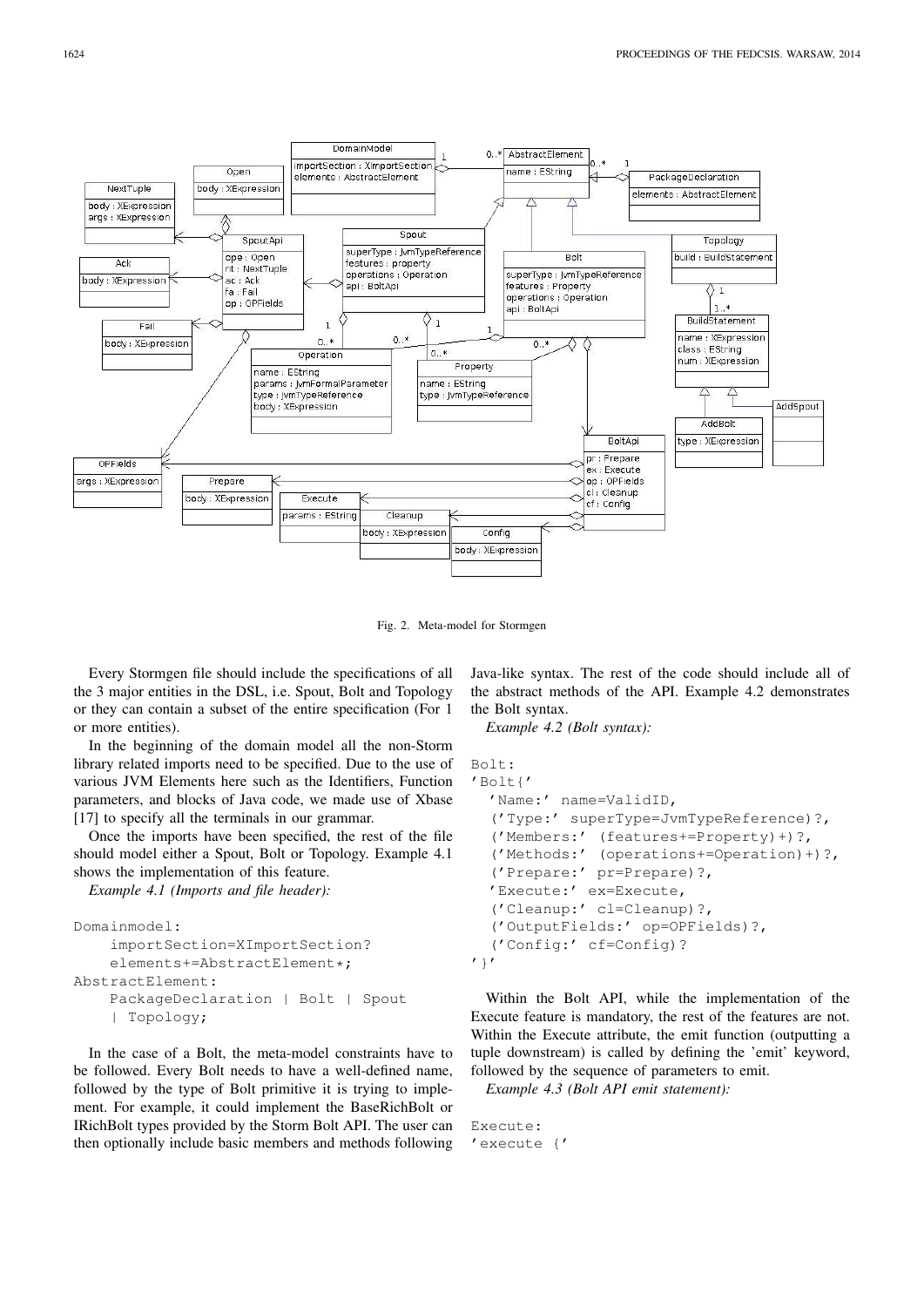```
('emit ('(params+=ValidID
   (',' ' params+=ValidID)*)')')'}';
```
The Spout syntax has a similar structure to the Bolt syntax, as shown in Example 4.4

*Example 4.4 (Spout syntax):*

```
Spout:
```

```
'Spout{'
 'SpoutName:' name=ValidID,
  ('Type:' superType=JvmTypeReference)?,
  ('Members:' (features+=Property)+)?,
  ('Methods:' (operations+=Operation)+)?,
  ('Open:' ope=Open)?,
  'NextTuple:' nt=NextTuple,
  ('Ack:' ac=Ack)?,
  ('OutputFields:' op=OPFields)?,
  ('Fail:' fa=Fail)?,
\prime } \prime
```
Like the Bolt, the Spout needs to be provided by name and type. The Spout could implement IRichSpout or BaseRich-Spout types. The Spout can also have optional Properties and Features. Within the Spout API, the NextTuple feature needs to be included, but the rest are optional. The emit property is defined in the NextTuple function.

Finally, the grammar for building the Topology is given in Example 4.5.

```
Example 4.5 (Topology Syntax):
Topology :
    'Topology' name=ValidID '{'
     build+= BuildStatement*
    '}'
    ;
BuildStatement:
    AddSpout | AddBolt;
```
AddSpout:

```
'addSpout{
'SpoutName:name=XStringLiteral',
'SpoutInstance:clas=QualifiedName',
'Parallelism:num=XNumberLiteral
'}';
```

```
AddBolt:
    'addBolt{
```

```
'BoltName:name=XStringLiteral',
'BoltInstance:clas=QualifiedName',
'Parallelism:num=XNumberLiteral
'Upstream:(Name:up=XStringLiteral,
Type: (type = 'shuffle' |type= 'fields')+
'}'
```
Config : ('default'|'custom')

The Topology grammar lets the user add any number of Bolts and Spouts to the Topology. Apart from specifying the primitive arguments of both Bolt and Spout, the logical name of the adjacent upstream node to every Bolt is provided. Additional configuration information needs to be applied to the Topology, such as the number of Worker processes per node, code concerning the submission of the Topology to the Storm daemon processes, etc. Using the default option with the 'Config' field (as shown in Example 4.5), the default configuration is generated for ad-hoc Topologies.

XText can generate EBNF rules from a given meta-model but we prefer to define EBNF rules manually to supply some preferred syntactical restrictions and constraints such as defining relations in a specific order (XText cannot extract the order from the meta-model because the meta-model does not have such an attribute by itself), defining at least one or more than one relation, etc.

## V. CODE GENERATION

It is not sufficient to complete the DSL definition only by specifying the notations and their representations. The complete definition requires that the semantics of the DSL's concepts are mapped to Java constructs. The mapping is provided through model to code transformations where the final executable software code for exact Storm Topology creation is obtained. Code generation for the instance models are provided by the Xtext Framework [15].

Many of the existing model driven engineering approaches accomplish code generation by writing strings to text files. XTend is a flexible and expressive dialect of Java, which compiles into readable Java compatible source code. XTend prepares a compiled output of Java source code that is similar to the equivalent hand-written code, both in structure and performance. Unlike other JVM languages XTend has no interoperability issues with Java.

Like XPand [19], XTend [18] is a template engine, which allows creating textual output using EMF models. XTend requires an EMF meta-model and one or more templates to translate the model into text. Once the requirements are provided and an EMF model [20] is defined, the code generator can be deployed. XTend traverses the abstract tree created by XText and generates the code along the way.

However, compared to XPand, XTend has the following additional benefits as explained in [21]

- 1) XTend is fast because XTend code is translated to Java code without adding overheads or dependencies at runtime.
- 2) XTend is debuggable as XTend code is translated to Java code. Hence, advanced Java debugging tools can be used. Additionally the Eclipse debugger provides the option to debug either the XTend source code or the generated Java code.
- 3) Better Integrated Development Environment (IDE) support.
- 4) As templates in XTend are expressions which yield some value, multiple templates can be composed and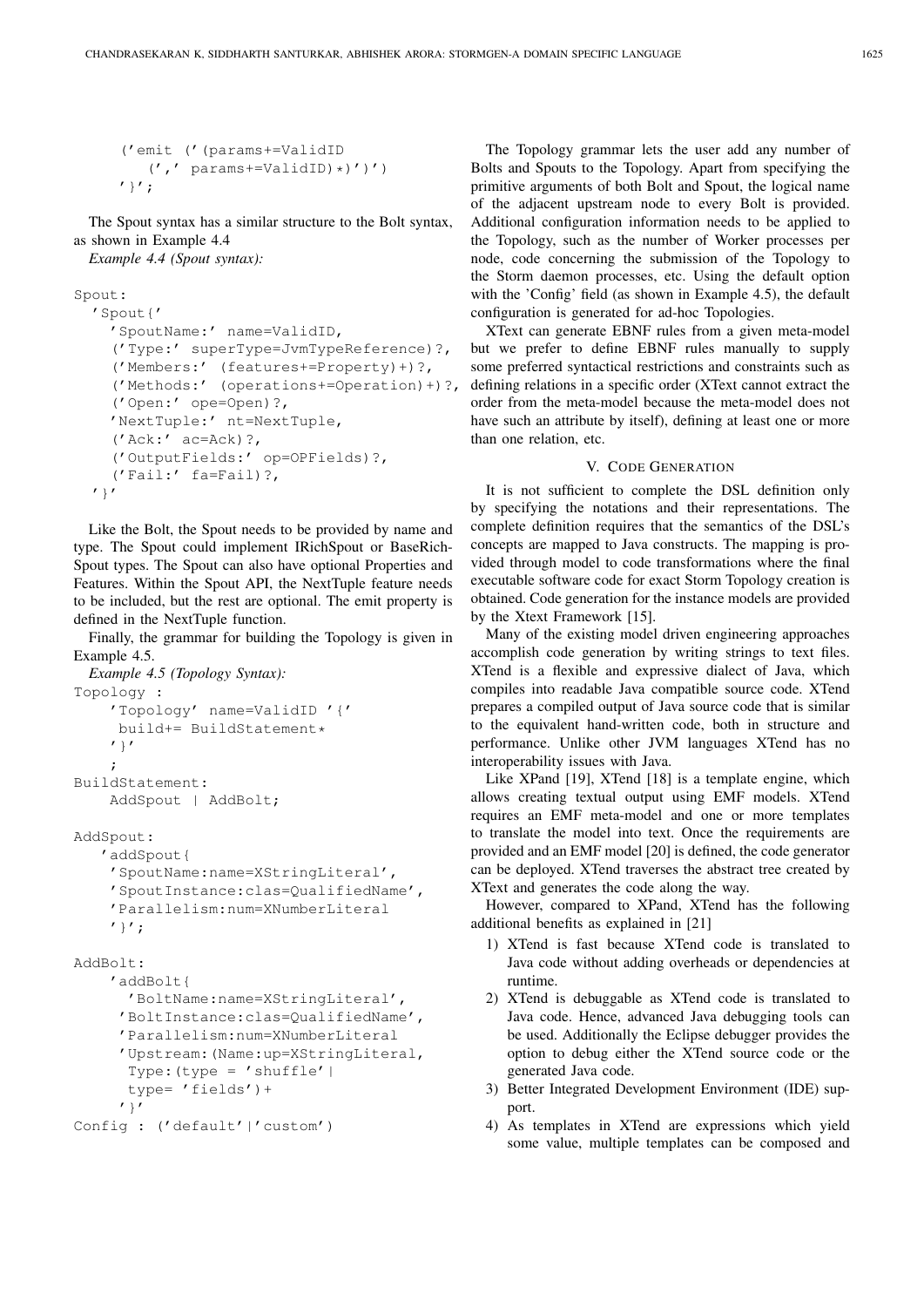the results can be passed around and processed.

5) Better extendibility.

Hence, the code generation for Stormgen is done using XTend.

Every EClass in the meta-model has a corresponding definition in the grammar. The grammar rules have to then be mapped during code generation into various components of the target generated program. As mentioned in the previous section, the 3 main components that have to be included in the Domain model are Spout, Bolt and Topology. The code generator has an "inferrer" defined for each of these 3 components.

The IRichBolt interface is used to implement the Bolt in the model. So during generation, the corresponding statement needs to be included, along with the required import. This is followed by the generation of the constructors.

*Example 5.1 (Generating constructors):*

```
members += element.toConstructor [
 for (feature : element.features)
 {
   parameters += to Parameter
   ( feature.name, feature.type)}
 body = [for (feature: element. features)
   {
     append ('this.''+feature.name+)" = " + feature.name + " ; " )}
  ]
]
```
Properties have to be translated into corresponding Java class member variables and Operations have to be translated to corresponding Java class functions

Finally the Bolt API attributes are translated into Java functions, which override the functions in the IRichBolt interface. All the attributes have to be appended with correct function call and arguments, having imported the corresponding arguments from the Storm library.

The Spout code is generated in a similar manner to that of the Bolt. The IRichSpout interface is implemented to provide all the necessary functions to override. The constructor of the Spout class is generated. All the instances of the Property EClass are translated into Java class members and all the instances of the Operation EClass are translated into Java class functions. Finally all the overridden methods are defined with the required prototype and the fully qualified arguments.

Topology has different grammar constructs from Bolt and Spout. Hence the code generation is slightly different. In order to build a Topology, a TopologyBuilder instance from the Storm API needs to be created. The Topology Builder instance can then be used to add Spouts and Bolts, constituting the assembly process. The adjacent upstream nodes for the Bolts are also specified. This builder instance is implicitly created, and the DSL provides EClasses like AddSpout and AddBolt to add the Spouts and Bolts to this implicit instance.

Over and above this, there is a lot of code that is used to configure the Topology for a local mode execution. All this is hard-coded into the generator, and generated for every possible Topology created using this DSL.

## VI. CASE STUDY: WORD COUNT

Word count [22] is a very popular problem that is especially used to understand the functioning of various distributed, faulttolerant data processing systems, including Storm.

In word count, a very large document is provided as input to the framework and the expected output is a report of the frequency of every single word in the document. This is a fairly simple application to develop, and we will be using this example to underline the simplicity and power of Stormgen.

First we need to analyse the problem and understand how it can be modelled into the Storm domain. In essence, the Storm domain involves the creation of Topologies using Spouts and Bolts. So we now need to understand what components are required to develop a solution to this problem.

We need a real time data stream for processing. So we decided to simulate the same by constructing a Random-SentenceGenerator Spout which has a list of sentences, and randomly emits a sentence every time the 'NextTuple' routine is called by the framework.

Now that our data stream consists of Tuples, each being a randomly selected sentence, these sentences need to be split (removal of whitespaces) into words. To carry out this operation we construct a SplitSentence Bolt which accepts an input tuple containing a sentence, splits the sentence into words and emits each word downstream. This operation of splitting the sentence is written directly in Java.

The SplitSentence Bolt subscribes directly to the Random-SentenceGenerator Spout. As the process of splitting sentences doesn't need to be done at any specific instance of the SplitSentence Bolt, normal shuffle grouping is used to group the tuples to the instances of this Bolt.

Now that the SplitSentenceBolt generates a stream of words, these words need to be counted. For this, we construct the WordCounter Bolt, which accepts a word and increments the word's count, which is stored in a local Hash Map. This Bolt is the final Bolt in the Topology and does not emit any data subsequently. This Bolt subscribes to the SplitSentence Bolt. However, there should be a constraint enforced here. If different instances of the *same* word go to different instances of the WordCounter Bolt, then obviously the total count reported by each Bolt will be wrong. So it is important to ensure that *all* instances of the same word should go to the same instance of the Bolt to ensure a correct count. This can be achieved by using the Field stream grouping in Storm.

For convenience, in the DSL for our domain model, we have created 4 files:

- 1) RandomSentenceSpout.strgen
- 2) SplitSentenceBolt.strgen
- 3) WordCounterBolt.strgen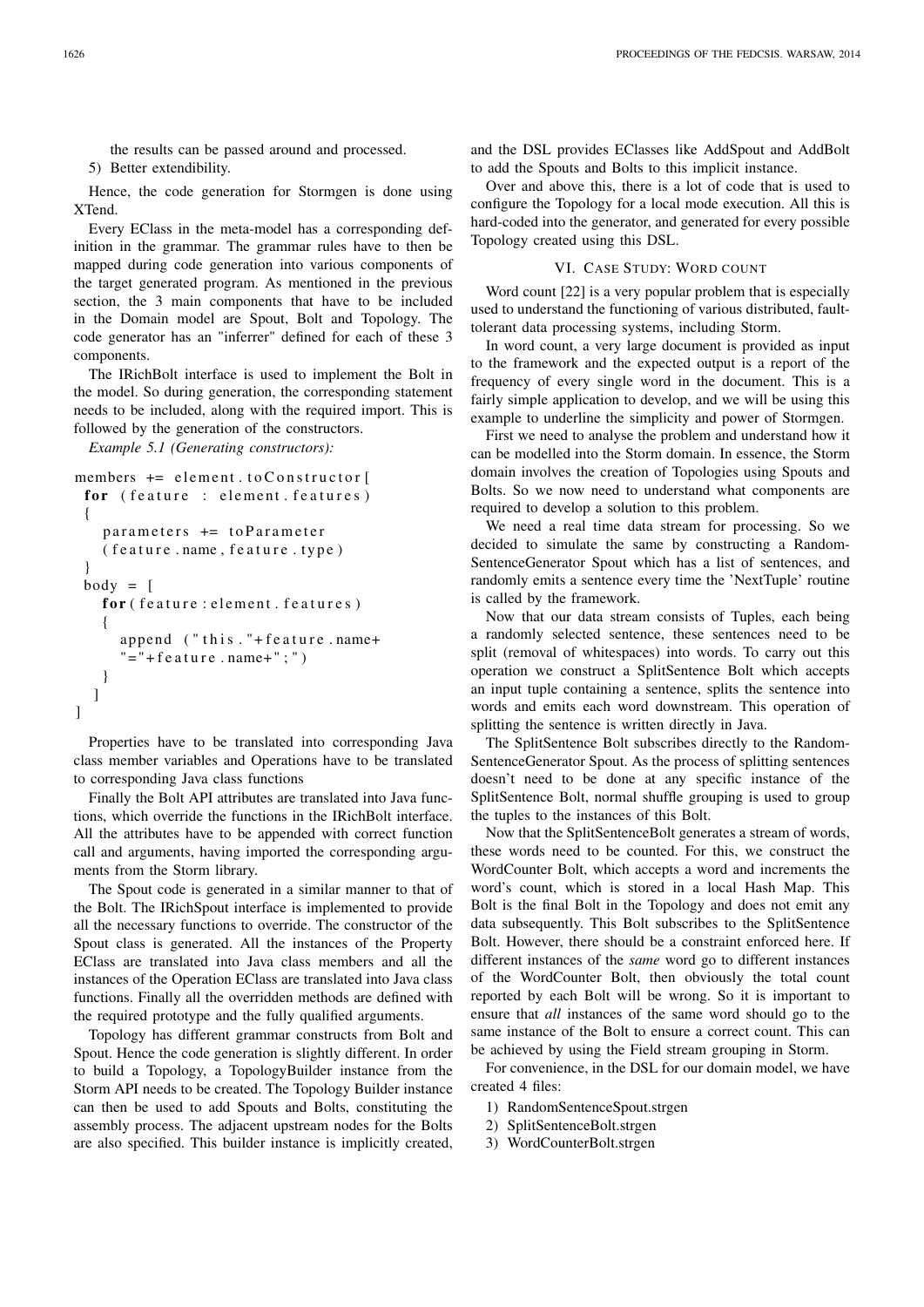

Fig. 3. The word count Topology

## 4) WordCountTopology.strgen

Note that all the entities could also be defined in a single Stromgen file.

Fig. 3. shows how the Topology looks like. In the Word-CountTopology.strgen, we construct the Topology with the given Spouts and Bolts. The contents of the WordCount-Topology.strgen file are shown in Example 6.1. The generated Java code for the Topology is given in Example 6.2. The examples of the other 3 code files are not included due to space constraints. Only if *all 4* of the source files are specified correctly will the correct Java application code will be generated.

*Example 6.1 (Word count Topology Stormgen model):*

```
package org. Topologies {
  Topology WordCountTopology {
    addSpout{
      SpoutName: "Spout",
      SpoutInstance:
        Spouts. RandomSentenceSpout,
      Parallelism:10
    }
    addBolt{
      BoltName: "split".
      B olt Instance:
        Bolts. SplitSentenceBolt,
      Parallelism: 5,
      Upstream: ("Spout", shuffle)
    }
    addBolt{
      BoltName: "count".
      BoltInstance:
        Bolts. WordCounterBolt,
      Parallelism: 5,
      Upstream: ("split", field s)}
    Config: default
```
*Example 6.2 (Word count Topology generated java code):*

```
package org. Topologies;
```
}

```
@SuppressWarnings ( " all " )public class WordCountTopology {
 public static void main (String [] args) {
```

```
backtype. Storm. Topology. TopologyBuilder
 builder = new \text{backtype}.Storm. Topology.TopologyBuilder();
```

```
Config conf = new Config ();
 conf.setDebug(true);
 builder.setSpout ("Spout",
       new Spouts. RandomSentenceSpout (),
       10 ) ;
 builder.setBolt("split",
       new Bolts. SplitSentenceBolt(),
       5).
       shuffle Grouping('Spout');builder.setBolt ("count",
       new Bolts. WordCounterBolt(),
       5 ) .
       fields Grouping('split');if (args != null && args. length > 0){
   conf.setNumWorkers(3);
   StormSubmitter.submitTopology (args [0],
     conf, builder.createTopology());
 }
 e l s e {
   conf.setMaxTaskParallelism(3);LocalCluster cluster =
      new LocalCluster();
   c luster . submitTopology ("word-count",
      conf, builder.createTopology());
   Thread. sleep(10000);
   c l u s t e r . shut down ( );
 }
}
```
As it is evident from this case study, Stormgen greatly simplifies the assembly of a Topology. With the simple, verbose syntax of Stormgen we could generate the equivalent Java code for the whole Topology. Further, Stormgen is abstracted to capture just the domain concepts. Hence, only the Storm-API related specifications need to be specified using the DSL. The rest of the Java code can be generated once this specification is provided.

}

## VII. EVALUATION

As mentioned in the Related Work, there are several DSLs available for Storm, such as Redstorm, Scala DSL, Clojure DSL, etc. They provide a similar level of abstraction as Stormgen. However, the user is expected to know Scala, Ruby or Clojure, which are GPLs, but provide a simpler syntax than Java. Stormgen provides a simple, intuitive syntax for the development of the core components of the Topology. This syntax is not based on any GPL. Additionally, Stormgen permits the programmer to introduce Java code into the DSL whenever any specific functionality has to be incorporated.

The primary use case that Stormgen is developed for, is the deployment of third-party applications on Storm. As men